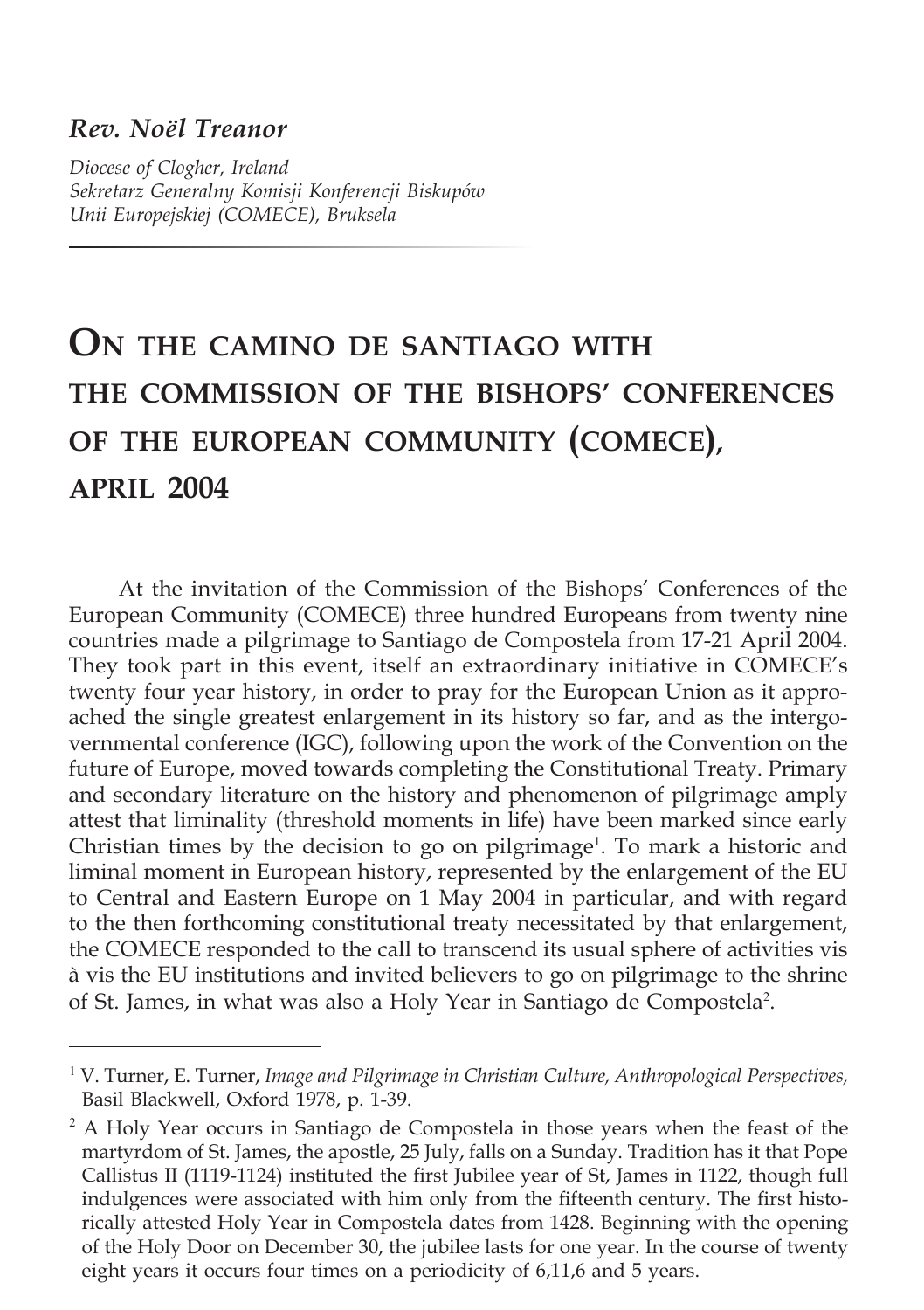This was an invitation to participate in a quintessentially European pilgrimage, to walk with fellow Europeans (at least parts) of a camino which has shaped Europe's heritage and contributed significantly to its historic consciousness. Pilgrimage and pilgrim routes played a key role in developing communication between Europe's peoples throughout history and in forging a sense of a shared Christian identity<sup>3</sup>. This pilgrimage may certainly be seen as a form of direct engagement with the European project by the pilgrims, both personally and religiously. It expressed involvement on the part of believers-citizens with European construction, a project that had been (perhaps) necessarily elitist for many decades. It was indeed an expression of the Church in Europe *in via*, praying for a Europe itself *in via*, as it sets out on a new phase of its development consonant with the aims of its founding Fathers<sup>4</sup>. Thus it was a manifestation in religious and spiritual terms of the emerging participative democratisation and legitimisation of the European project.

This article $^5$  will offer a brief account of what was an historic pilgrimage. To set it in its ecclesial context, I shall firstly describe the COMECE which prepared and organised the event. Thereafter, I shall explain the intentionality of the pilgrimage and how it was prepared. This will lead into a succinct account of the pilgrimage itself. Finally, I shall offer some concluding remarks on its significance for the Church in Europe; that is, for the people of God as citizens of Europe, called by their faith to be increasingly participative agents in the unique project of European construction. An annex (in French) will provide the reader with an overview of the daily horarium.

<sup>3</sup> Historians of pilgrimage and geographers will be aware of the network of pilgrim routes throughout Europe from the earliest centuries and of the significance of the *camino* itself for the development of routes of communication. Whilst preparing the pilgrimage described in this article, one recalled inter alia the figure of the Hungarian nobleman, George Grissaphan, who having made his way from Italy to Santiago de Compostela in 1353, then decided to continue his pilgrim way to St. Patrick's purgatory in the western reaches of the diocese of Clogher in Ireland. In this regard, see S. Leslie, *St. Patrick's Purgatory, A record from history and literature*, Burns, Oates and Washbourne, London 1932; M. Harren, Y. de Pontfarcy, *The Medieval Pilgriamge to St. Patrick's Purgatory, Lough Derg and the European Tradition*, Clogher Historical Society, Enniskillen 1988, p. 120-168; J. McGuinness, *Lough Derg, St. Patrick's Purgatory*, The Columba Press, Dublin 2000, p. 21ff; the present author's article, *The Todi fresco and St. Patrick's Purgatory, Lough Derg,* [in:] *Clogher Record*, xii, 2, 1986, p .141-158.

<sup>4</sup> The aims and vision of the founding Fathers of the European project are clearly and succinctly set out in the preambles to the founding treaties – that establishing the European Coal and Steel Community, Paris,18 April 1951; that establishing the European Economic Community, Rome, 25 March 1957; and that establishing the European Economic Energy Community, Rome, 25 March 1957.

 $<sup>5</sup>$  A shorter version of this article, based on a lecture given at the IV ème Congres Euro-</sup> péen des Pčlerinages et Sanctuaries, Kevelaer, Germany, 20-23 September 2004, should appear in a forthcoming issue of *People on the Move*, published by the Pontifical Council for the Pastoral Care of Migrants and Itinerant People, Vatican City.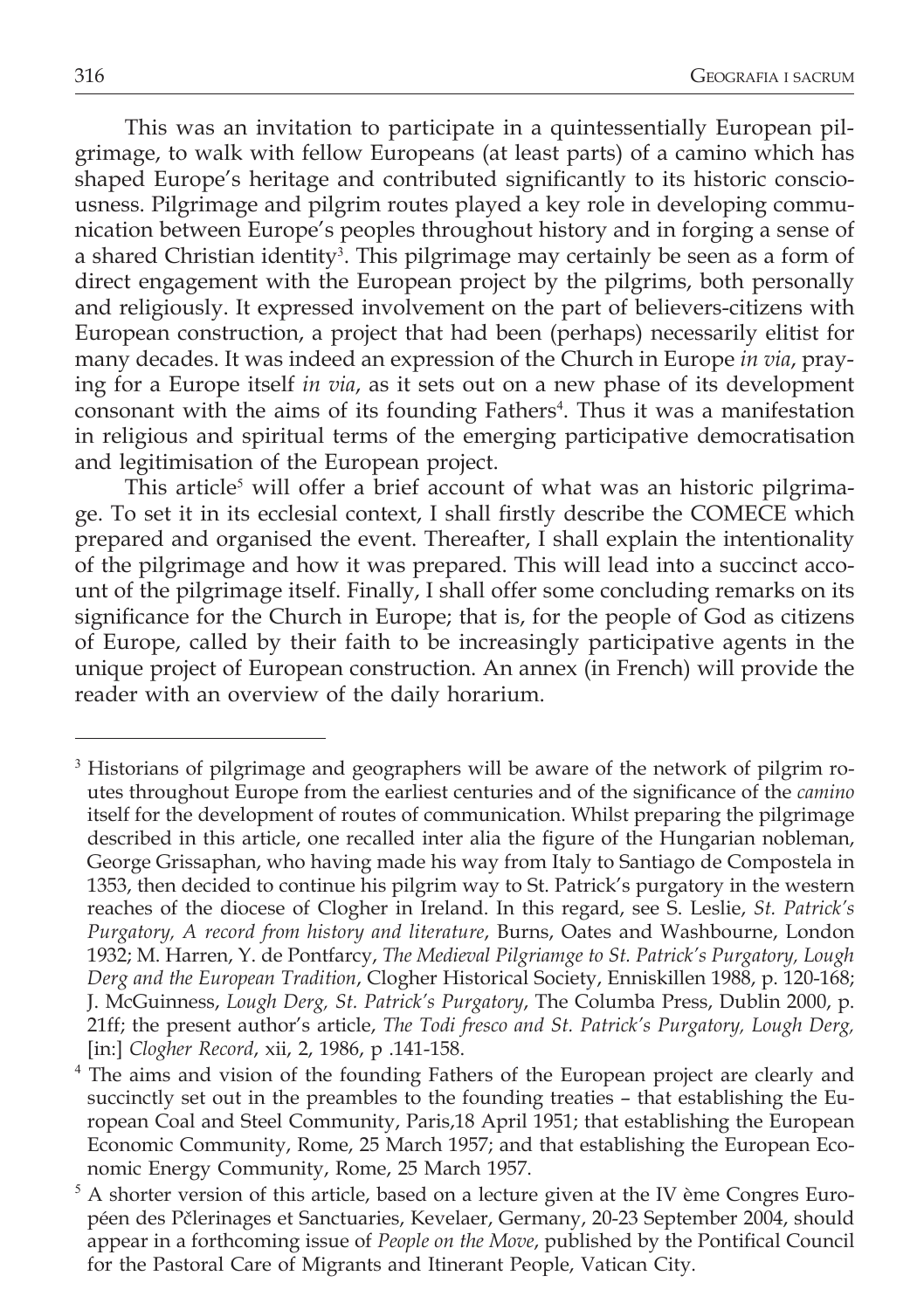# **Fruit of the Church's critical support for European construction**

The Catholic Church, along with the Reformed and Orthodox Churches, has taken a sustained interest in the European project as it evolved in the post-war decades. In the Catholic tradition, the shaping of the new Europe has slowly but surely been discerned by each believing citizen – from the Roman Pontiffs to numerous Catholic organisations varying in kind and mission, through to groupings of Catholic lay men and women in various countries – as a civic responsibility to be assumed and lived out in practice. Admittedly it has taken time for this awareness to dawn upon the people of God in Europe and much remains to be done to develop it in the Christian communities of European countries. Like many other Church linked organisations working at European level, the Commission of the Bishops' Conferences of the European Community (COMECE) has, through its work, contributed to awakening this European consciousness in society.

As an organ of the episcopates of the member states of the European Union, this Commission<sup>6</sup> (COMECE) is made up of a bishop delegate from each of the Bishops' conferences, or episcopates, on the territory of the EU. They meet in plenary session, usually in Brussels, twice a year. At these plenary meetings, with the assistance of contributions from European Commissioners, Members of the European Parliament and EU civil servants, they explore, seek to understand and from time to time comment on, or offer suggestions regarding, significant issues in EU policy-making. Needless to say, this work is undertaken with respect for the fundamental principle of a healthy separation between Church and State, between religion and politics, whilst inspired by a critical sense of the co-responsibility for both the common good of society and citizens. The specificity of COMECE's mission is already evident in what has been described: its particular tasks consist of undertaking on behalf of the local Churches in the member states, a constructively critical reading of the EU agenda. This reading is rooted in the long tradition of Christian anthropology and in the Church's wealth of social thought and teaching. In practical terms the COMECE's Brussels-based secretariat is charged with fulfilling this mission along three axes. Firstly, it monitors European (EU) policy-making and makes input as necessary and in accordance with the normal procedures as established and evolved by the EU and its institutions. Secondly, it provides an information service for the Bishops' conferences and the local Churches on developments in EU policy-making, chiefly though not exclusively, through the monthly review, *Europe Infos*, published in English, French, German, Polish and Spanish. Thirdly, through conferences, seminars and other initiatives it promotes exchange and dialogue between Christian faith and thought, and public policy making at the European level.

<sup>6</sup> The COMECE website may be consulted for basic information and documentation on its activities: www.comece.org.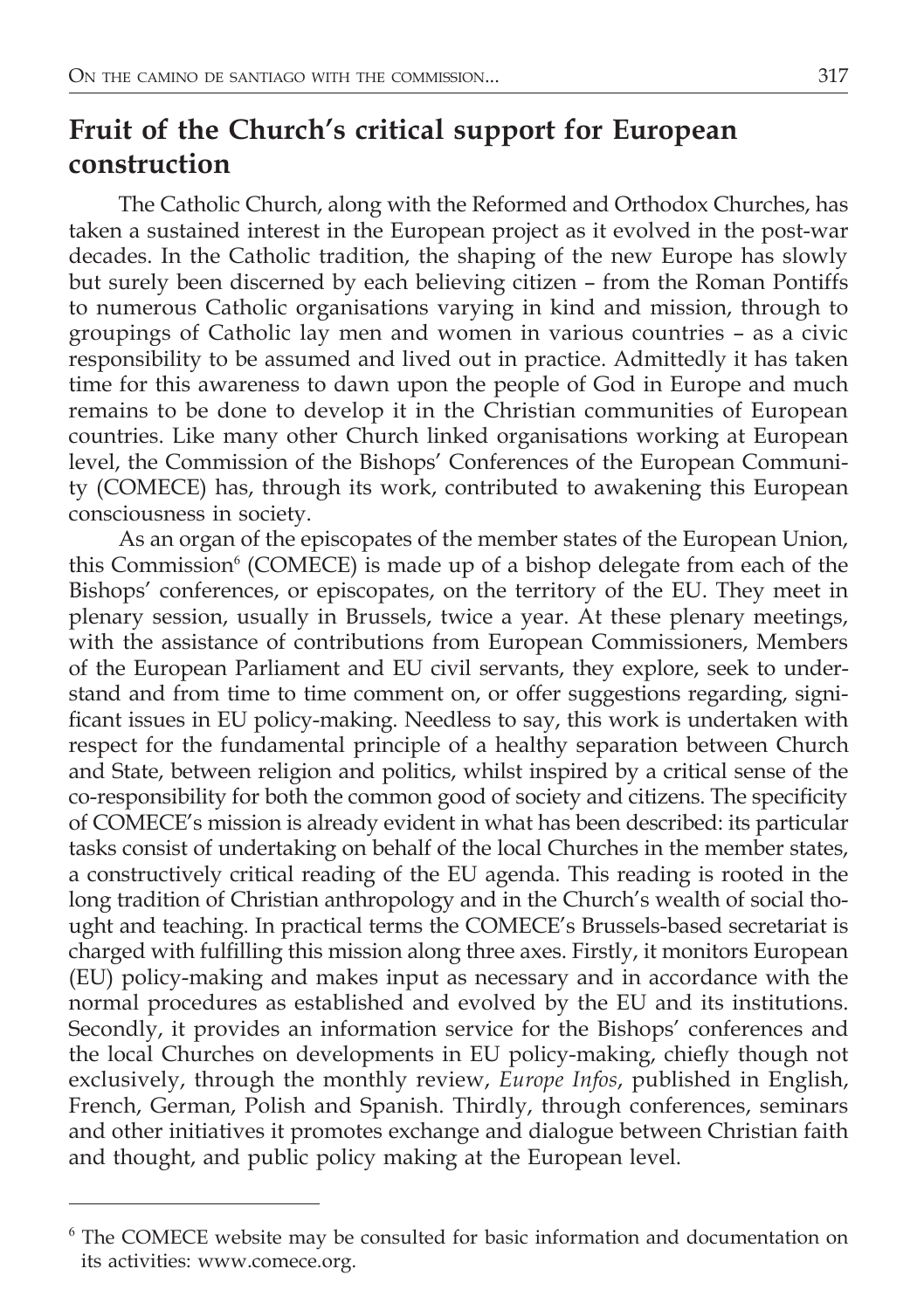In carrying out this service for the Episcopal conferences and the local Churches in Europe for more than two decades, the members of the COMECE have noted time and again the democratic deficit of the EU, of which its institutions and personnel are painfully aware. Whether in the form of initiatives taken over the years, or in statements on numerous issues arising from EU policy, the Bishop members of the COMECE have consistently pointed to the unique, historic and fundamentally ethical quality of the European construction. This has been realised along the vector of the common market, through the single market, the single currency, and political integration in a range of policy areas. In various ways the Bishop members of COMECE have sought with fellow Catholics and Christians in their respective member states to promote thought and prayer, as well as action on the part of the faithful in regard to the shaping of Europe<sup>7</sup>.

It is precisely against this background that as President of the Commission of the Bishops' Conferences of the European Community (COMECE), Dr. Josef Homeyer, bishop of Hildesheim, Germany, often spoke of mobilising Christians from several European countries to go on pilgrimage as Europeans. His idea was that as citizens imbued by faith, they would thus express visibly and symbolically the link between Europe and its Christian roots, and pray that the evolution of the European project would continue to be inspired by a Christian vision of the human person and society. It was a powerful idea; discerning the kairos proved impossible for almost a decade. Then the year 2004 appeared on the horizon. Two years earlier, the Archbishop of Santiago de Compostela, Don Julián Barrio Barrio, enquired if the COMECE could not imagine an event with a European dimension in Santiago in the course of the Holy Year 2004<sup>8</sup> . This proved to be

<sup>7</sup> In this regard one thinks of a varied and wide range of initiatives in the life of the local Churches in the member states: (i) in the area of thought and reflection , advisory bodies on European issues established by Bishops' conferences; statements made by Bishops' conferences in view of the adhesion of their country to the EC/EU; statements by Bishops' conferences and Church organisations encouraging participation in the European Parliament elections prior to these elections; statements on adhesion to the EU by several Bishops' conferences in the ten member states which entered the EU on 1 May 2004; participation by Church representatives in the European Forum (2002-); submissions by Church-linked organisations in the member states to the Convention on the future of Europe; (ii) in the matter of prayer for Europe, one may point for example to an initiative of the erstwhile Committee for European Affairs of the Bishops' conference of England and Wales in years past when it published a prayer leaflet for Europe Day, May  $9<sup>th</sup>$  each year; to prayer services on the occasions of European Council meetings etc; (iii) finally in terms of pastoral action, one thinks of twinning and exchanges between parishes in different European countries; Christian youth exchange and youth initiatives; summer youth camps such as that (*Friedensgrund*) organised over many years by Bishop Homeyer.

<sup>8</sup> Archbishop Barrio Barrio raised the issue with Mme. Agnčs Paillard, assistant to the Secretary General of COMECE since its inception, in August 2001 during a conversation, when she and her sister visited the shrine of Santiago de Compostela. She offered to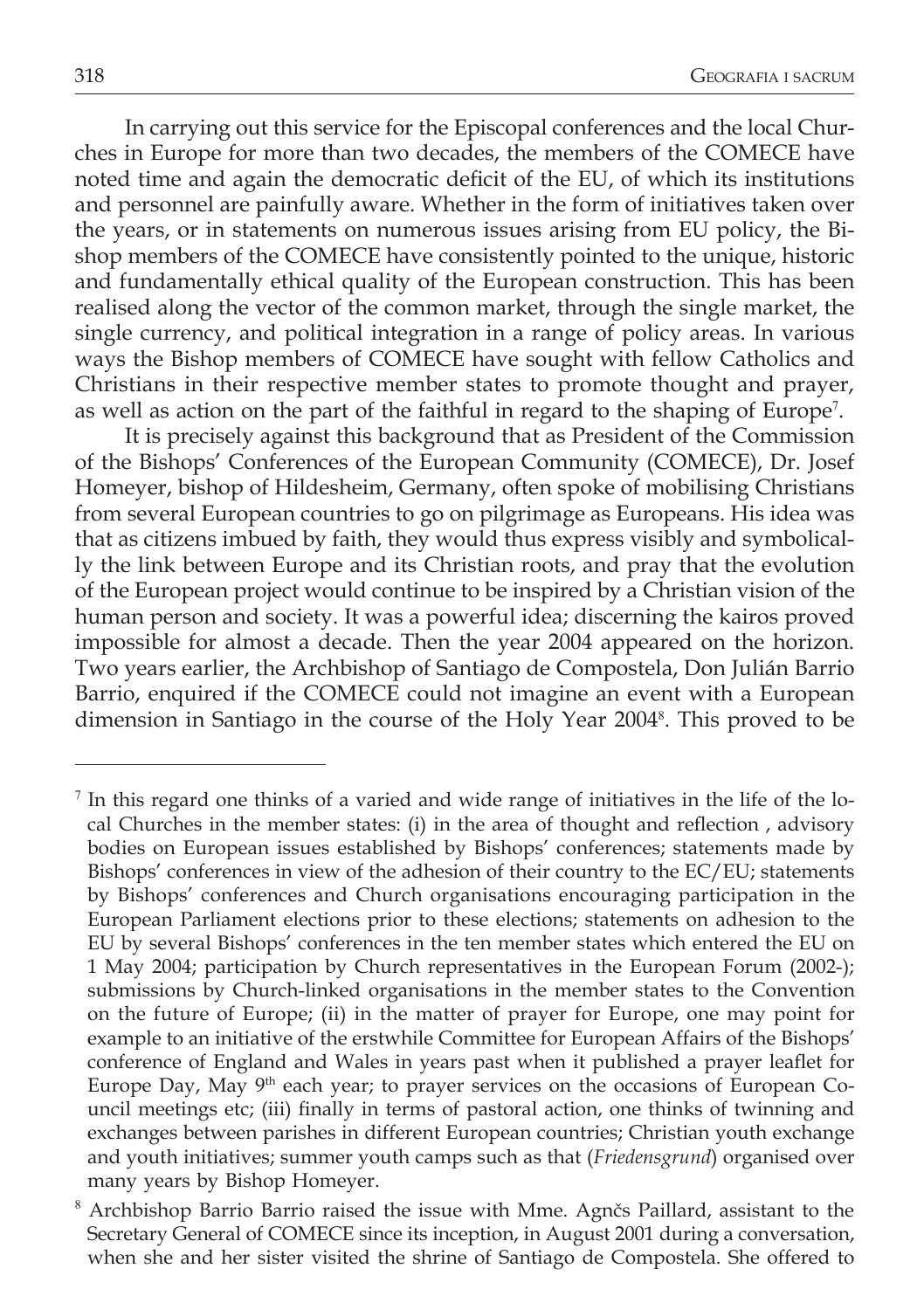a providential, if not prophetic question, for 2004 would see the culmination of much of COMECE's work in recent years as regards the institutions of the European Union: the long-awaited and historic enlargement of the European Union was scheduled for May Day 2004, and the adoption and signature of the European Constitution was on course for the year's end. The coincidence of these three events – a Holy Year in Santiago, an historic enlargement which would undo Yalta, one of the last remnants of the Second World War, and a European Constitution, a milestone for the future – made the moment ripe to realise an idea mentioned from time to time by the COMECE President and to respond to a call by the Archbishop of Santiago.

# **Aim and Intention**

The formal *Appeal*<sup>9</sup> issued by COMECE to announce the event, was signed by its Bishop members. It was also co-signed by Romano Prodi, then President of the European Commission, by Pat Cox, then President of the European Parliament, and by Bertie Ahern, Taoiseach/Prime Minister of Ireland and President–in–office of the European Council (January-June 2004). It hailed Santiago de Compostela, with its network of routes stretching across Europe, as the symbol of European unity. Recalling the European tradition of the camino, the text set out the aim of this particular pilgrimage. First and foremost it was designated as an act of thanksgiving for the evolution of the European project, and particularly for enlargement to Central and Eastern Europe. Aware of the complex challenges facing contemporary Europe and humanity, pilgrims would also pray in empathy with those concerned for the unknown quality that the new Europe represents. In short this pilgrimage aimed to posit a religious action on the part of Christian citizens, expressing through liturgy, prayer, shared witness and physical effort a common Christian civic and political commitment to the European project at a liminal point in its history. It would constitute a timespan of five days when representatives from Europe's nations, both within and beyond the EU borders, would put Europe at the heart of their prayers. The *Appeal* also noted that *"with the political unification of Europe approaching, ecumenical challenges become even more* 

report his suggestion/enquiry to the COMECE secretariat on her return to Brussels. This she duly did. The matter was discussed with great interest and enthusiasm by the staff of the secretariat, reported in due course to the President, the Executive Committee and the Plenary of COMECE. From the outset of the planning Archbishop Barrio Barrio was encouraging and supportive. It is however the opinion of the author that the dimension subsequently taken by the pilgrimage in terms of the number of participants, their national and confessional provenance, and in terms of the substance of the programme, surpassed the initial intention and expectations of Archbishop Barrio Barrio.

<sup>9</sup> *On the Route to Santiago de Compostela*, Commission of the Bishops' Conferences of the European Community (COMECE), 9 May 2003.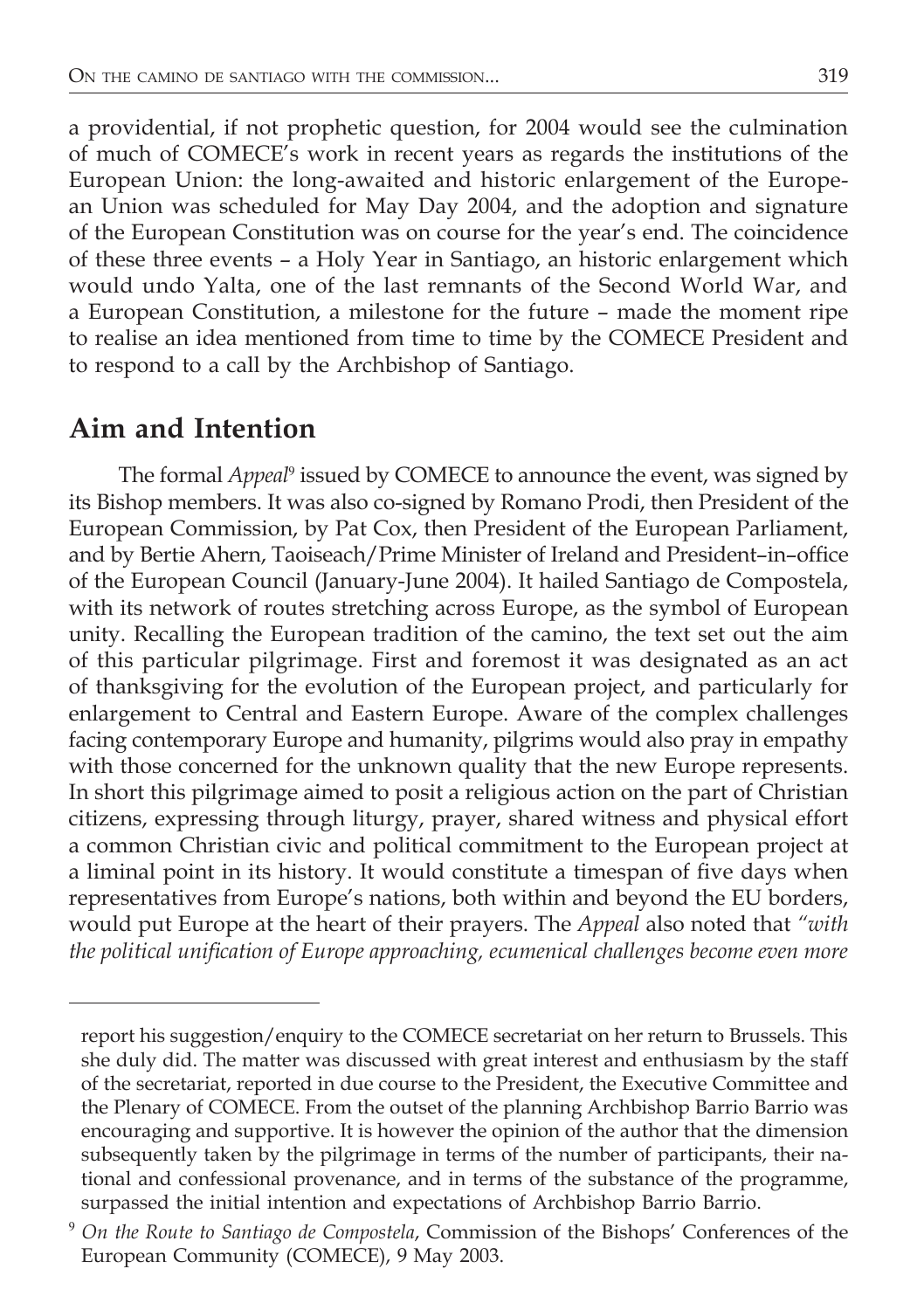*perceptible"*, and therefore it also expressed the *"wish for representatives of other confessions to accompany us"* since the political union of Europe *"calls for ever closer companionship of its spiritual and religious forces"*.

## **Preparation: giving shape to an idea**

Ensuring a representative group of pilgrims was a priority that was happily achieved. The Episcopal conferences were invited to nominate a national delegation. The size of each delegation varied according to a criteria which sought to reflect the mosaic of the ecclesial community in each country. Religious orders and congregations, Catholic organisations, and new movements were also invited to nominate representatives. Politicians and civil servants at both national and European level were invited to participate. Out of a desire to give the pilgrimage an ecumenical quality, the Conference of European Churches (CEC) was invited to send representatives. And so, on 17 April a motley group of Europeans from Scandinavia, including Norway, through Albania to Malta, and from Ireland to Poland assembled in Madrid. A fellow pilgrim, the Right Rev. John Crowley, Bishop of Middlesborough (England) and delegate of the Bishops' Conference of England and Wales to COMECE deftly captured the variety of the delegations thus: (they were) *"of varying sizes, containing wonderfully varied cross sections of women and men, EU civil servants, journalists, teachers, Taizé and other monks, parliamentarians, academics, deacons, priests, bishops, religious sisters and brothers, Justice and Peace activists, youth workers, lay and clerical theologians, and lay movements. There were representatives from across the ecumenical spectrum, including a Lutheran Bishop from Finland, a Greek Orthodox bishop and the Protestant Bishop from Madrid. Movingly there was also an entire Spanish family – parents, grandparents, and two young children who accompanied us throughout the pilgrimage, a constant visual aid of family life across the generations"*<sup>10</sup>.

Moving three hundred pilgrims along the camino, providing for their various needs in towns and villages where stops would be made to pray, to eat, or to overnight, required intense preparations by the COMECE secretariat. To this end, meetings were held in the course of the previous year with ecclesiastical and local civic authorities on the route, as with those of Santiago de Compostela. In all the preparatory encounters, whether with a local parish priest, bishop, police chief, cultural attaché, or mayor of small town or city, the spirit of hospitality and solidarity with the pilgrim proved to be a dependable constant.

Planning the stretches, varying in distance, which were to be walked each day was undertaken in September 2003. To check distances and terrain, a colleague, Stefan Lunte, (who invested endless energy in conceiving and planning the entire programme with crucial and indefatigable support from Agnčs Paillard and

<sup>10</sup> Bishop J. Crowley, *Pilgrims on the Way of Hope*, [in:] *Briefing,* May 2004, 34, 3, p. 34-37; c.f. also *Santiago, on the way of hope,* Europe Infos, no. 61, June 2004, p. 6-7.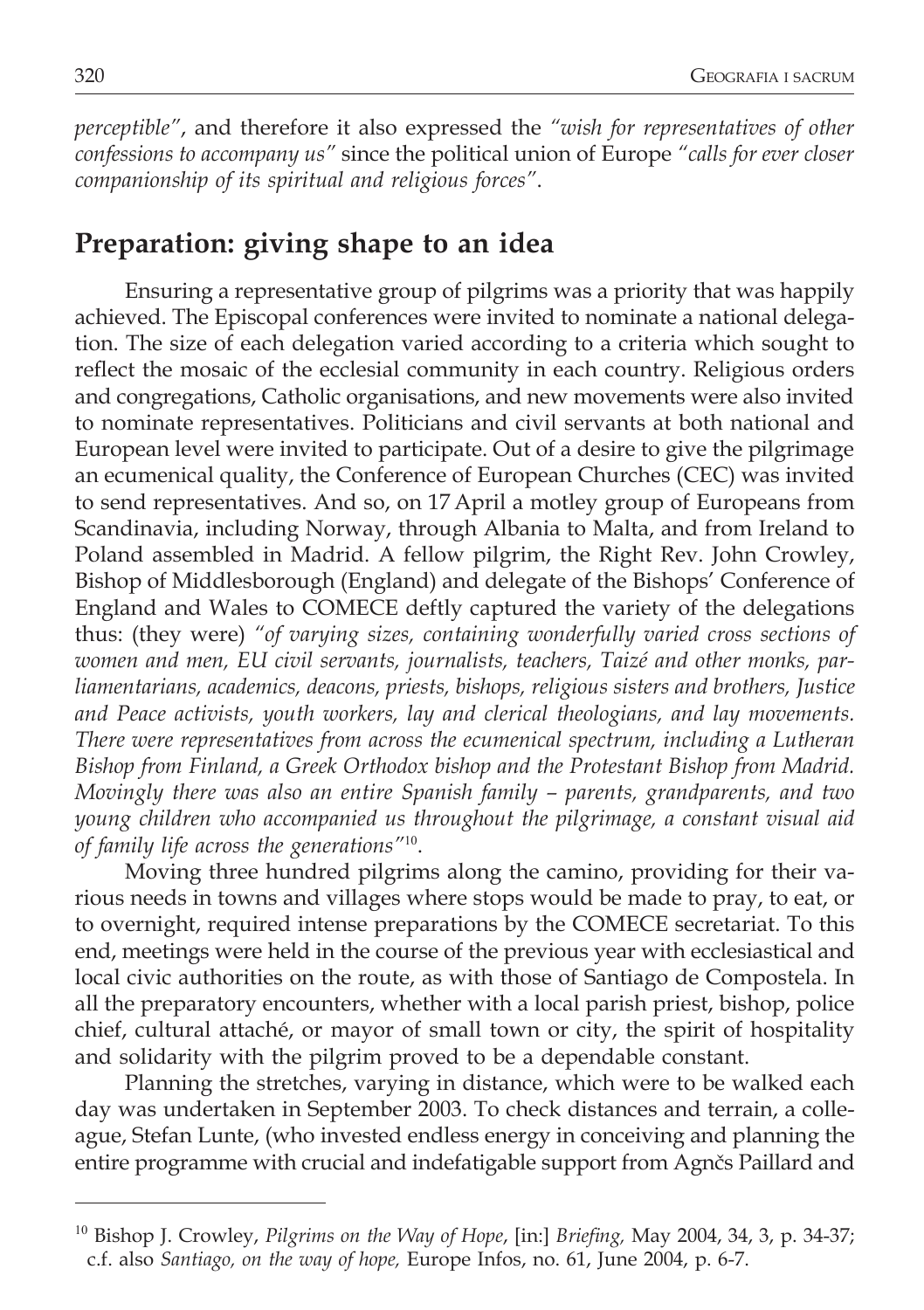Maud Oger, secretaries at the COMECE secretariat), jogged much of the terrain to be trodden. In further visits, the planned route, hostels, hotels, halting points, Bishops of the dioceses through which the pilgrims would pass, local clergy, churches and civic authorities were visited by the author and Mme. Paillard to announce the event, lay the necessary preparations and ensure the expected numbers could be provided for. From the early stages of the preparation and particularly in the final phase, invaluable assistance was provided by the travel agency Viloria, Santiago.

From the outset the COMECE members and its secretariat wished to ensure that the celebration of the liturgy would constitute the high-point of the day. Each day's programme began with the Eucharist, included a meditation around midday and ended with Evening Prayer. To uplift us on our pilgrim way and to raise our spirits in liturgical worship in the cathedrals and churches in Silos, Burgos, Leon, Villafranca, Ponferrada and Santiago, and with the agreement of the COMECE Executive committee, Fr. André Gouzes, o.p. (Sylvanes, France) was engaged to compose music for the liturgies and to animate a choir of pilgrims from eight different countries.

### **On the camino, 17-21 April 2004**

On Saturday morning, 17 April pilgrims arrived in Madrid from all corners of Europe and converged on the secretariat of the Spanish Bishops' conference, which graciously offered its premises as a venue for gathering, registration and distribution of documentation<sup>11</sup>. With luggage, banners, documents, texts in various languages and pilgrims safely loaded on board six buses, the convoy set out for the Benedictine abbey of Santo Domingo de Silos, where the choir had been rehearsing under the direction of Fr. Gouzes, o.p., for some days. There in its beautiful cloister, in front of the famous bas relief sculpture of the Emmaus scene, where Jesus is represented as a medieval pilgrim, Bishop Adrianus van Luyn (Rotterdam),Vice President of COMECE, launched the pilgrimage. He called the assembled pilgrims to repeat in the next few days the "spiritual adventure of the disciples on the Walk to Emmaus"<sup>12</sup>. His closing words, "ay our hearts burn within us so that on leaving Compostela – our Emmaus in these few days – we may turn with new courage towards the Jerusalem of the Christian communities of our dioceses, to testify in our continent to Jesus Christ alive in his Church, source of hope for Europe"<sup>13</sup>, marked this pilgrimage as a response to the post-synodal Apostolic Exhortation, Ecclesia in Europa. After Vespers, presided by the Abbot, the first walk took pilgrims to a venue a short distance from the

 $11$  For what follows in this section, the programme of the pilgrimage is provided in the annex to this article.

<sup>&</sup>lt;sup>12</sup> Message of the Second Synod of Bishops for Europe, no. 2, October 1999.

<sup>13</sup> Bishop Adrianus van Luyn, *Opening Meditation*, 17.04.2004, Santo Domingo de Silos.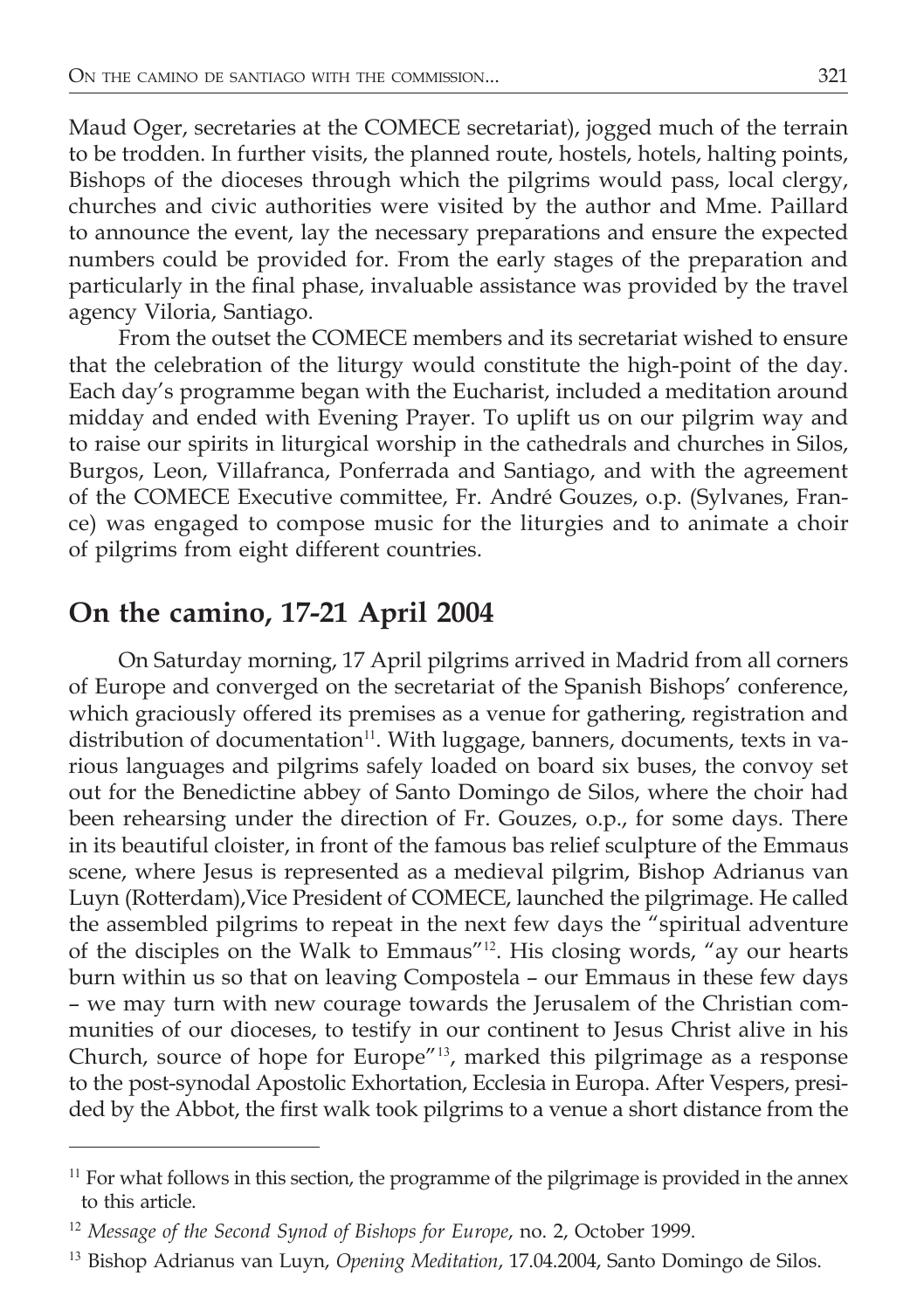abbey, where they watched a video message from Romano Prodi, President of the European Commission. They were also addressed by Sr. Ińigo Mendez de Vigo, member of the European Parliament, who was a member of the Presidium of the Convention on the future of Europe. Both politicians stressed the contribution of Christianity to Europe and the importance of citizenship inspired by Christian faith for the future of European society.

Then it was onwards to Burgos for a night's rest. Sunday began with concelebrated Mass in the splendid chapel of Santa Tecla in Burgos Cathedral presided by Archbishop Manuel Monteiro de Castro, Apostolic Nuncio in Spain who together with Archbishop Faustino Sainz Muńoz, Apostolic Nuncio to the European Communities, participated in the pilgrimage as representatives of His Holiness Pope John Paul II. At the beginning of Mass, transmitted live by *le Jour de Seigneur*, the congregation of pilgrims was addressed by the local Archbishop, Francisco Gíl Hellin. After Mass the buses were regained in sweeping rain and they made forthwith for Castrojeriz. Once fortified by a picnic lunch, pilgrims ascended from Castrojeriz on foot to the Meseta plateau and then walked against a strong wind and in heavenly sunshine to Itero del Castillo. There Sr. Madeleine Fredell o.p. from Sweden led us in prayer and reflection. The waiting buses then took us to León for Evening Prayer in the Real Colegiata Basίlica de San Isidoro, presided by the Finnish Lutheran Bishop Erik Vikström. Afterwards a memorable address was delivered by Minister of State Mary Hanafin, T. D. on behalf of the Irish Presidency of the European Union.

On Monday morning Bishop Julián López Martín presided concelebrated Mass in the Cathedral's ethereal light filtered by the imposing walls of stainedglass windows. Snow and freezing conditions on the heights of Cruz de Ferro dictated a rapid change of route to Astorga, where Bishop Camilo Lorenzo Iglesias received the pilgrims in the cathedral for midday prayer led by Baroness Hilde Kieboom, St. Egidio, Belgium. Here too Bishop Antons Justs, of the diocese of Jelgava, Latvia, gave an unforgettable testimony telling of the trials and suffering under Communism. It reminded us that this era – with its betrayal of nations by other nations, its crushing of human freedom and its martyrs – remains an indelible part of a common European heritage. After a picnic lunch in the local seminary, pilgrims took again to the camino; as always on these days, some were praying as they walked, some were telling the Rosary beads, others sharing experiences and thoughts, others walking alone in silence. Later in the evening the buses took us to Ponferrada, where in the Basilica of Santa Maria de la Encina, the director of the Representation of the Greek Orthodox Church to the European Union, Bishop Athanasios of Achaia, presided Evening Prayer and preached. Pilgrims then walked through the narrow streets, crossed the pleasant plaza mayor to the Bergidum theatre to listen to an address and testimony, by Mr. Alojz Peterle, then an observer to the European Parliament, former Prime Minister of Slovenia and representative of the acceding countries of Central and Eastern Europe in the Presidium of the European Convention.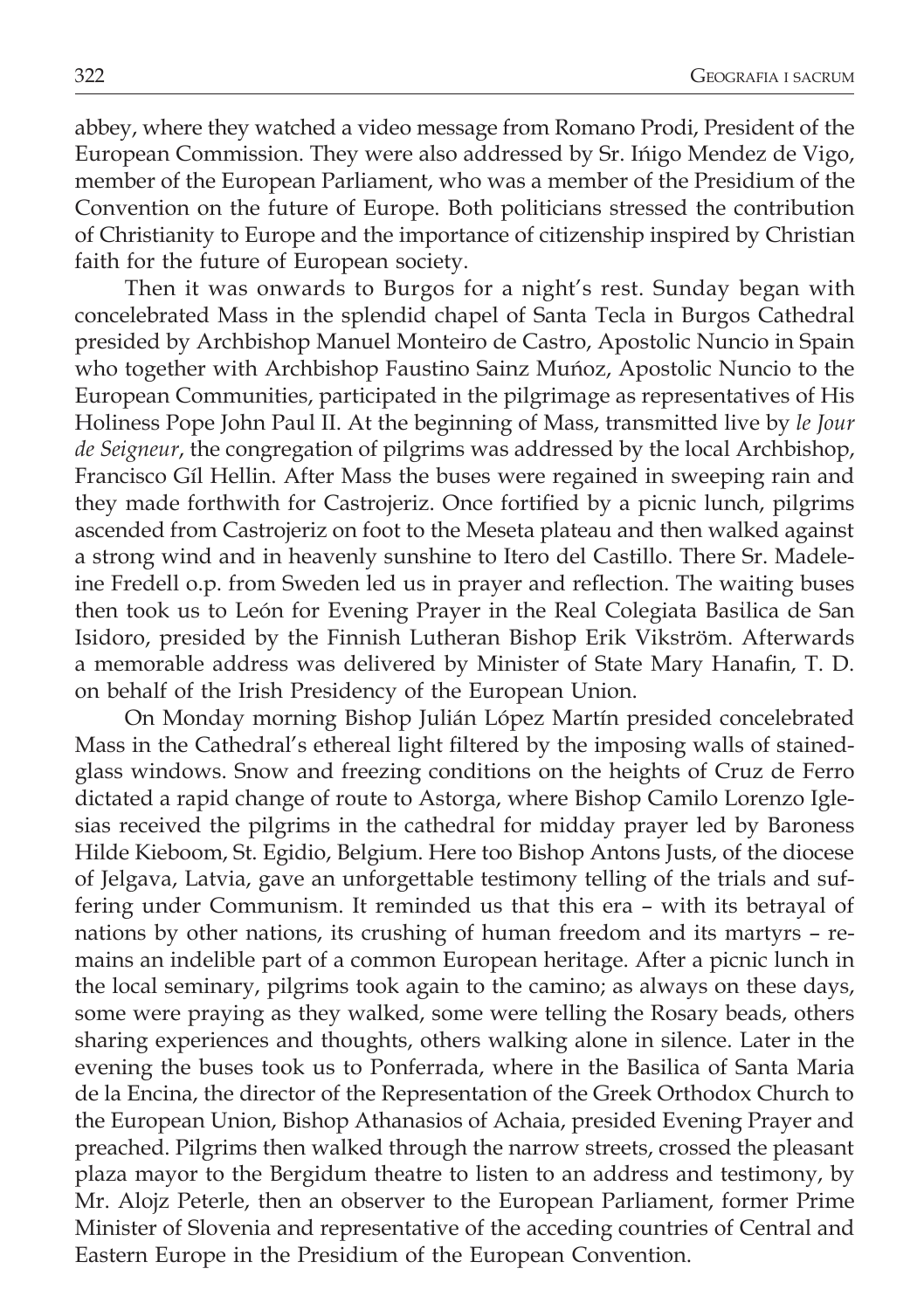The fourth day, Tuesday 20 April, followed the same structure: concelebrated Mass, presided by Bishop Amédée Grab (Chur, Switzerland and President of CCEE) in Villafranca del Bierzo, midday prayer led by Sr. Barbara Manasterka, Poland, in the Church at Cebreiro, walking a stretch of the *camino* and then by bus to our final destination, Santiago. Once lodged, pilgrims made their way to the Cathedral, where they were led though the Holy Door by Archbishop Barrio Barrio, Bishop Homeyer and Archbishop F. Sainz Muńoz to join in Evening Prayer led by a fellow pilgrim Bishop López Lozano, Anglican Bishop of Madrid. As on previous evenings, a reception was offered by the local authorities, in this case by President Manuel Fraga and the Xunta of Galicia. President Fraga addressed the pilgrims in the Hostal de los Reyes Católicos and emphasised how the Christian heritage had shaped Europe. Thanking him, Bishop Homeyer spoke inter alia of how the pilgrim figure fused mobility, a facet of contemporary existence, with the quest for meaning.

Next morning, the pilgrims walked the final paces to the Cathedral for the Eucharist, presided by the local Archbishop, which would celebrate arrival at the Apostle's tomb and dismissal to serve the kingdom of God in Europe, its countries, dioceses and parishes. Having worshipped for a final time together and stood in awe of the incensing *botafumeiro,* pilgrims made their way to the local seminary for a last lunch, before setting their sights for their homelands.

#### **Concluding remarks**

The very idea of this pilgrimage fired interest from the outset. As ever, Santiago spoke to all; its call crossed all frontiers of nationality, language, social class, profession and confession. Throughout the preparatory stages, encouragement was given by the President and members of the COMECE. As mentioned, the Presidents of the European Commission, of the European Parliament and of the European Council readily encouraged the project. Throughout the long preparatory process the local Churches, the civil authorities of the cities, towns and villages through which we would pass, the regional government of Galicia and the Ayuntamento of Santiago were helpful beyond expectation. The tradition of St. James and local readiness to assist the pilgrim, facilitated contact between organisers and locals, otherwise strangers to each other. Indeed it acted as an organic connection, a factor of collaborative interaction, between State and Church, between the secular and sacred orders. The potential of pilgrimage in regard to such co-operation between Church and State, and even with the private sector justifies and requires further reflection.

Whilst they came from twenty nine countries<sup>14</sup>, and varied in age, background, educational and professional profile, some monolingual, others polyglot,

<sup>&</sup>lt;sup>14</sup> The pilgrims came from the following countries/states: Albania, Austria, Belgium, Croatia, Czech Republic, Denmark, Finland, France, Germany, Greece, Hungary, Ireland,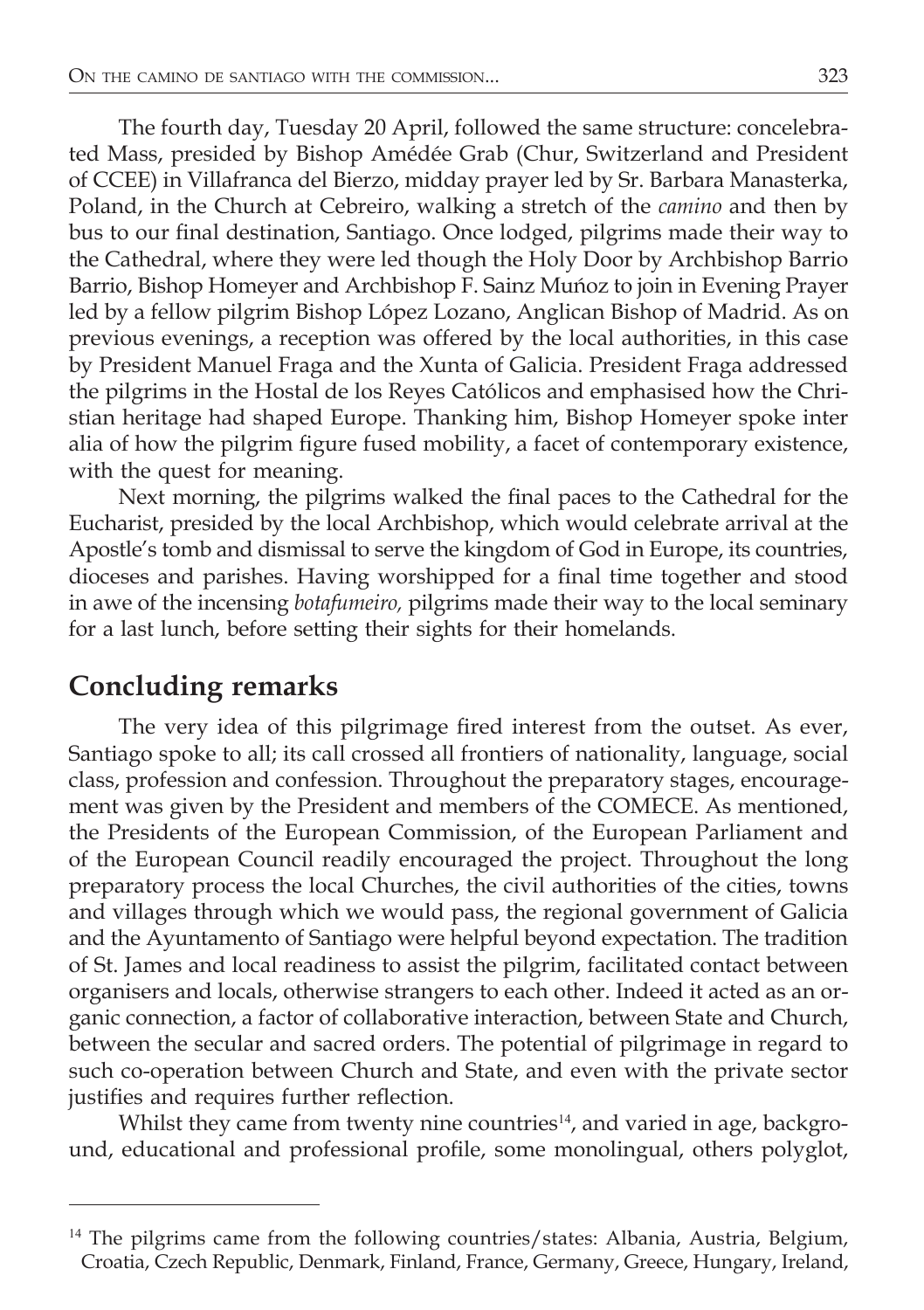pilgrims quickly generated an *esprit de corps* which deepened as they prayed, worshipped, and lived together on the camino. New friends were made. Communication was readily possible and facilitated despite and across language barriers. When all had returned home, many wrote messages of thanks describing these days as a time of profound spiritual experience. The liturgies, the times of prayer and meditation, the physical effort of the programme and the walking, moments of personal encounter, the aesthetic experience generated by landscape and the architecture of the Cathedrals and Churches: these and other experiential and personal elements combined to make these April days a liminal experience not just for each pilgrim as an individual, but also for each one as a European, a Christian citizen involved in an historical European political and societal project, rooted in Christian anthropology and still responding, admittedly imperfectly, to a noble vision of society.

Thus the abiding challenge to the Christian to engage with the European project was a leitmotif of the pilgrimage. It was articulated by the politicians who addressed us in the evenings, by the homilists and most strikingly by many of the pilgrims from numerous countries who gave a short personal testimony during the evening receptions. The *camino* summoned us to think once again in 2004 how Christians should be the soul of society <sup>15</sup> in Europe.

To act as that soul in the sense of the *Letter to Diognetus*, Christians must also heed Christ's call to "be one". The presence therefore of the Bishops and representatives of the other Christian Churches, their participation and contributions, testified to the quest for that unity. It manifested in prayer and worship the co-operation between the Churches that had been so evident in their input to the work of the Convention on the future of Europe, resulting in Article I-52 of the constitutional treaty<sup>16</sup>, important for both Church and society in tomorrow's Europe.

As happens on the camino, other pilgrims caught up with the pilgrims as they walked, and betimes they fell into a conversation with some of our number. On hearing of the composition of the group and the aim of the pilgrimage, a selfdeclared agnostic pilgrim, moved by the idea of making the pilgrimage to give thanks and pray for the European project, asked if he might attend the prayer service in the Church at Itero del Castillo. Placing his rucksack in the side-aisle,

Italy, Latvia, Lithuania, Luxembourg, Malta, Netherlands, Norway, Poland, Portugal, Sweden, Slovak Republic, Spain, the United Kingdom (England, Wales, Scotland, and Northern Ireland), Switzerland, and the Holy See.

<sup>15</sup> *Letter to Diognetus*, no. 2, c.f. *Early Christian Writings, The Apostolic Fathers*, Penguin Classics, London 1987.

<sup>&</sup>lt;sup>16</sup> The Treaty establishing a Constitution for Europe was agreed at the European Council meeting on 18 June 2004 and signed in Rome by the Heads of State and Government of the 25 member states of the European Union on 29 October 2004. At the time of writing this constitution is in the early stages of the ratification process. In at least eight members states it will be submitted to referendum. Its article I-52 is of seminal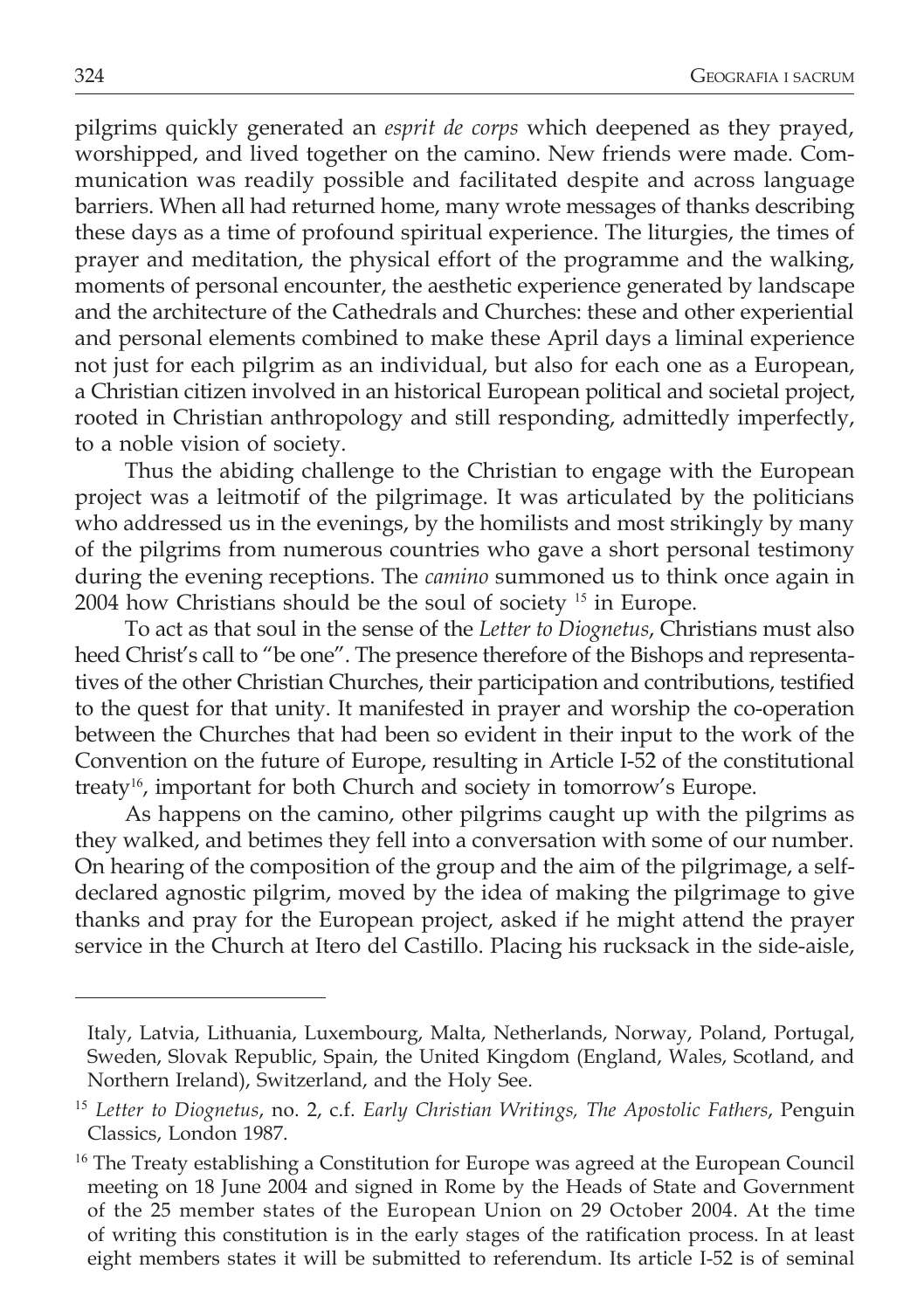he took his seat in the midst this congregation of European pilgrims – a simple reminder of the Churches' service of the transcendent<sup>17</sup> in European society.

On the morning of 21 April, as the Eucharist ended and the recessional procession made its way through the incense-filled Cathedral, pilgrims smiled their farewells to one another. A spiritual energy had been generated over these days, stored forever in the consciousness of the pilgrims, which will enrich Europe through their life stories as citizens and Christian believers.

#### **ANNEX**

#### **17. 04. 04 MADRID – Santo Domingo de Silos – BURGOS**

- 13h30 **Départ des bus** du secrétariat de la Conférence épiscopale espagnole (calle Ańastro, 1 – Madrid) vers Santo Domingo de Silos
- 16h30 **Arrivée** au monastčre bénédictin de Santo Domingo de Silos **Ouverture du pèlerinage par** *Mgr Adrianus van Luyn, évêque de Rotterdam et Vice-Président de la COMECE*
- 17h00 *Vêpres* célébrées avec les moines et homélie du Pčre Abbé Clemente Serna OSB
- 17h40 Première marche è pied **Rencontre** *avec Sr. Ińigo Méndez de Vigo MPE et message vidéo de M. le Président Romano Prodi*
- 19h30 **Départ des bus** vers Burgos
- 21h00 **Arrivée** à Burgos
- 21h30 **Repas**

significance in the history of constitutional and civil ecclesiastical law at the European level. The article consists of three sections which read as follows :

<sup>1.</sup> The Union respects and does not prejudice the status under national law of churches and religious associations or communities in the Member States.

<sup>2.</sup> The Union equally respects the status of philosophical and non-confessional organisations.

<sup>3.</sup> Recognising their identity and their specific contribution, the Union shall maintain an open, transparent and regular dialogue with these churches and organisations.

<sup>17</sup> L. Daloz, *Chrétiens dans une Europe en construction*, l'Harmattan, Paris 2004, p. 67ff.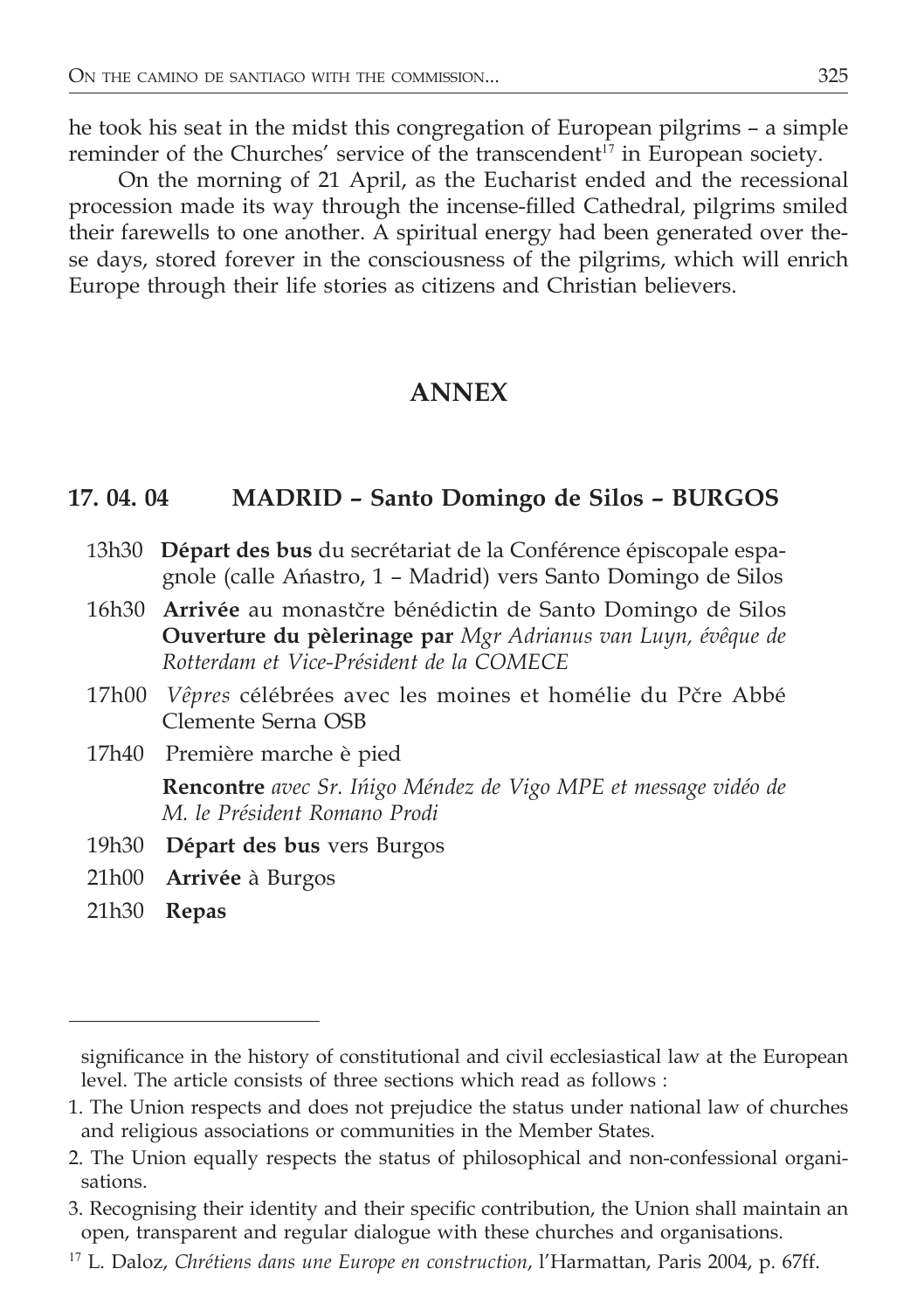#### **18. 04. 04 BURGOS – Castrojeriz – Itero del Castillo – LEÓN**

- 07h30 **Petit déjeuner**
- 08h30 **Départ des bus** vers la Cathédrale de Burgos
- 09h15 **Visite** de la cathédrale
- 10h15 Eucharistie dans la Chapelle Santa Tecla présidée par *S.E. Mgr Manuel Monteiro de Castro, Nonce apostolique en Espagne.* **Mot d'Accueil** par *S.E. Mgr Fransisco Gil Hellin, Archevęque de Burgos. Cette messe sera retransmise en direct ŕ la télévision dans* 'Le jour du Seigneur' (France 2).
- 12h15 **Départ des bus** vers Castrojeriz
- 13h00 **Arrivée** à Castrojeriz et **pique-nique**
- 13h45 **Marche** sur le chemin des pèlerins
- 16h15 **Arrivée** à Itero del Castillo et **temps de prière** avec S*œur Madeleine Fredell*
- 17h00 **Départ des bus** vers León
- 18h30 **Arrivée** à León
- 18h45 **Vêpres** dans l'Eglise San Isidoro présidées par *Mgr Erik Vikström, évêque luthérien de Porvoo*

 **Discours** par *Mme Mary Hanafin T.D., Ministre d'État, Représentante de la Présidence Irlandaise de l'Union Européenne*

**Temps de rencontre**

- 21h00 **Départ** vers les lieux d'hébergement
- 21h30 **Repas**

#### **19. 04. 04 LEÓN– Cruz de Ferro – El Acebo – Molinaseca - PON FERRADA**

- 07h30 **Petit déjeuner**
- 08h30 **Départ** pour la Cathédrale de León
- 09h00 **Eucharistie** dans la Cathédrale de León présidée par *S.E. Mgr Julián López Martín, Evêque de León*
- 10h45 **Départ des bus** vers Cruz de Ferro<sup>18</sup>

 $18$  En raison des conditions météorologiques défavorables (neige et verglas), il a été impossible de monter en Car vers Cruz de Ferro. Pour cette raison après la messe, la décision a été prise par l'équipe organisatrice du secrétariat de la COMECE de changer l'itinéraire et d'aller à Astorga. S.E. Mgr Camillo Lorenzo Iglesias, Evęque d'Astorga, étant déjà au courant du pèlerinage, a fait le nécessaire, en dernière minute, pour que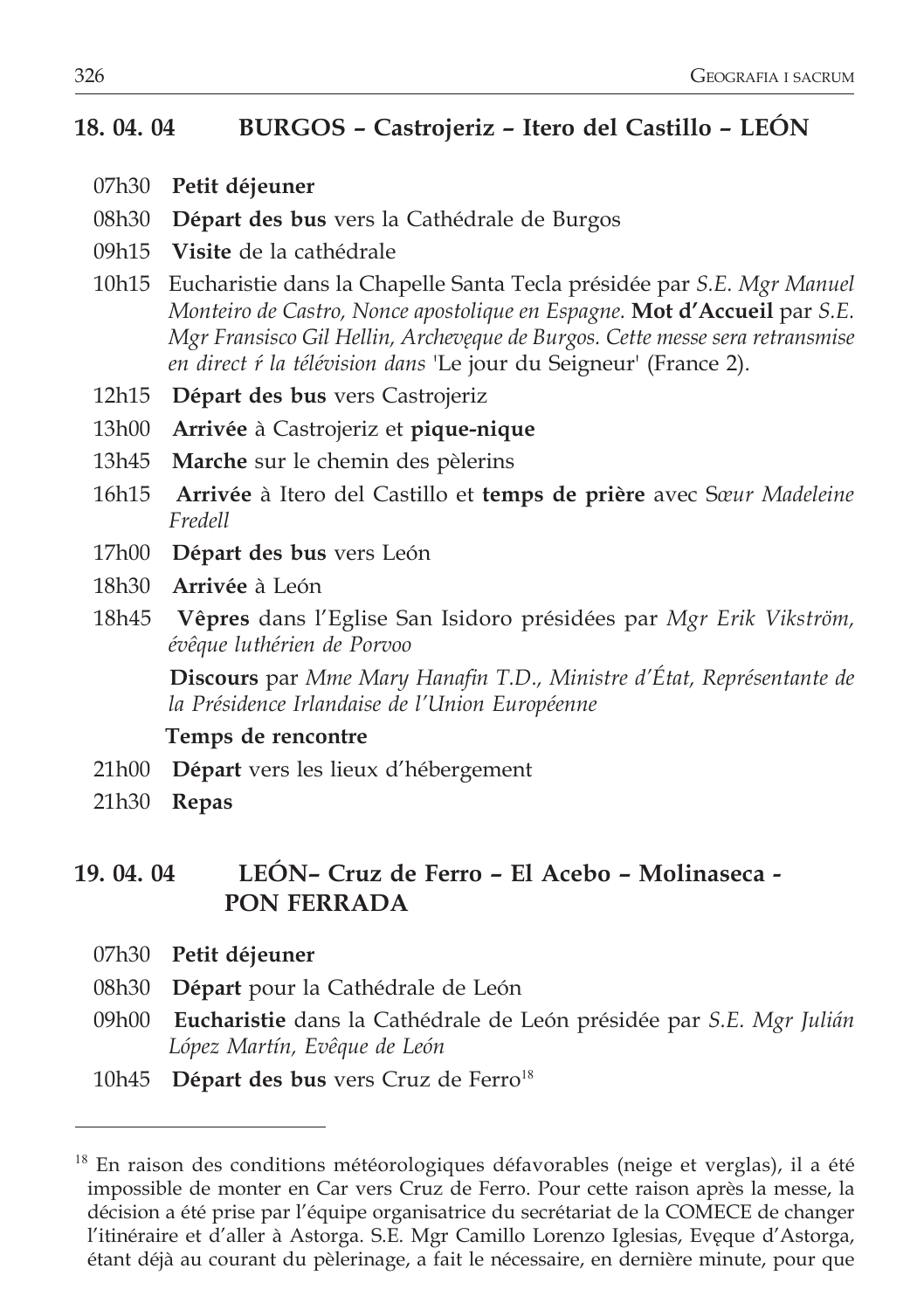12h30 **Arrivée** à Cruz de Ferro

**Temps de prière** avec *Mme Hilde Kieboom*, puis **pique-nique**

- 14h00 **Marche** sur le chemin des pèlerins
- 17h15 **Départ des bus** vers Ponferrada
- 17h45 **Arrivée** à Ponferrada

 **Vêpres** dans la Basilique Santa Maria de la Encina présidée par S.E. *Mgr Athanasios d'Achaďe, directeur de la représentation de l'Église orthodoxe de Grèce à Bruxelles*

18h30 **Départ** vers le Théâtre 'Bergidum'

 **Accueil** par *Sr Carlos López Riesco, Alcalde de Ponferrada, et* **Discours**  de *M. Alojz Peterle, Ancien Premier Ministre de la Slovénie, ancien membre du Présidium de la Convention Européenne, Observateur au Parlement Européen*

- 20h15 **Dépar**t
- 21h30 **Repas**

#### **20. 04. 04 PONFERRADA – Villafranca del Bierzo – O Cebreiro – Padornelo – SANTIAGO DE COMPOSTELA**

- 07h30 **Petit déjeuner**
- 08h30 **Départ des bus** vers Villafranca del Bierzo
- 09h30 **Eucharistie** dans l'église collégiale à Villafranca del Bierzo avec *S.E. Mgr Amédée Grab, Evęque de Chur et Président du Conseil des Conférences Episcopales d'Europe (CCEE)*
- 10h45 **Départ des bus** vers O Cebreiro
- 11h30 **Arrivée** à O Cebreiro
- 11h45 **Temps de prière** animée par *Sœur Barbara Manasterska*,
- 13h15 **Marche** vers Padornelo: Alto del Poio
- 16h00 **Départ des bus** vers Santiago de Compostela
- 18h30 **Arrivée** à Santiago
- 20h00 **Entrée par la Porte Sainte** et accueil par *S.E. Mgr Julián Barrio Barrio, Archevêque de Santiago de Compostela*

les pèlerins puissent entrer dans la cathédrale de sa ville pour le temps de prière. Lors de cette prière de midi, les pierres apportées par les pèlerins ont été déposées autour d'un crucifix au pied de l'autel, qui ont été apportées ultérieurement à Cruz de Ferro. Ensuite, l'évêque et les autorités du séminaire d'Astorga ont reçu les pčlerins au séminaire où ils ont pu se restaurer.